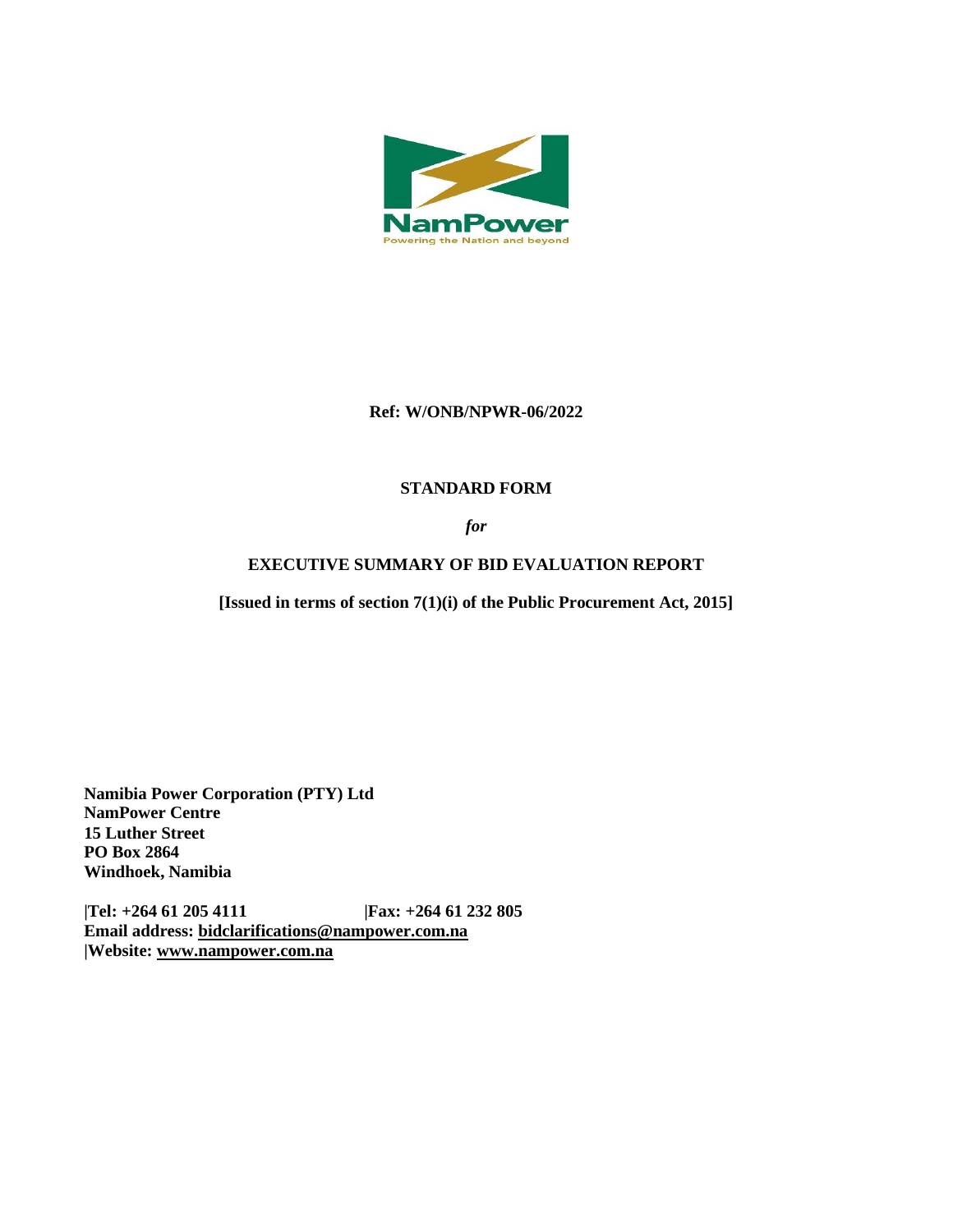#### **Executive Summary of Bid Evaluation Report**

### **Project Title**

#### **Reference number of procurement: W/ONB/NPWR-06/2022**

- 1. **Scope of Contract:** Construction of Kuiseb Substation Enclosure
- 2. **Procurement method used:** Open National Bidding
- 3. **Date of Invitation of Bids**: 24 August 2021
- 4. **Closing date for submission of bids:** 24 September 2021
- 5. **Date and place of opening of bids:** 24 September 2021, NamPower Convention Centre
- 6. **Number of bids received by closing date:** 13
- **7. Responsiveness of bids:**

| <b>Bidder's Name</b>                                  | <b>Pricing at Bid</b><br><b>Opening N\$</b> | <b>Responsive or</b><br>not<br>responsive<br>(Yes/No) | Reasons why bid is not responsive                                                                                                                                                                                                                                                                                                                                   |
|-------------------------------------------------------|---------------------------------------------|-------------------------------------------------------|---------------------------------------------------------------------------------------------------------------------------------------------------------------------------------------------------------------------------------------------------------------------------------------------------------------------------------------------------------------------|
| J. O Epitome Trading CC                               | 6 529 295.00                                | N <sub>o</sub>                                        | Did not provide evidence of Liquid<br>$\bullet$<br>assets/Credit Facilities. A letter<br>from their bank was provided,<br>indicating that they would be<br>willing to provide a Performance<br>Guarantee if the bid is successful,<br>but this letter is not considered<br>evidence of a credit facility.<br>Did not provide any specific<br>experience information |
| Betonsein Construction CC JV<br>Tambula Investment CC | 6 268 505.00                                | N <sub>o</sub>                                        | Submitted evidence of Liquid<br>assets/Credit Facilities which is<br>than<br>minimum<br>the<br>less<br>requirement<br>In terms of General Experience,<br>bidder only provided one project<br>worth above N\$ 4,500,000.<br>Did not provide any specific<br>experience information                                                                                   |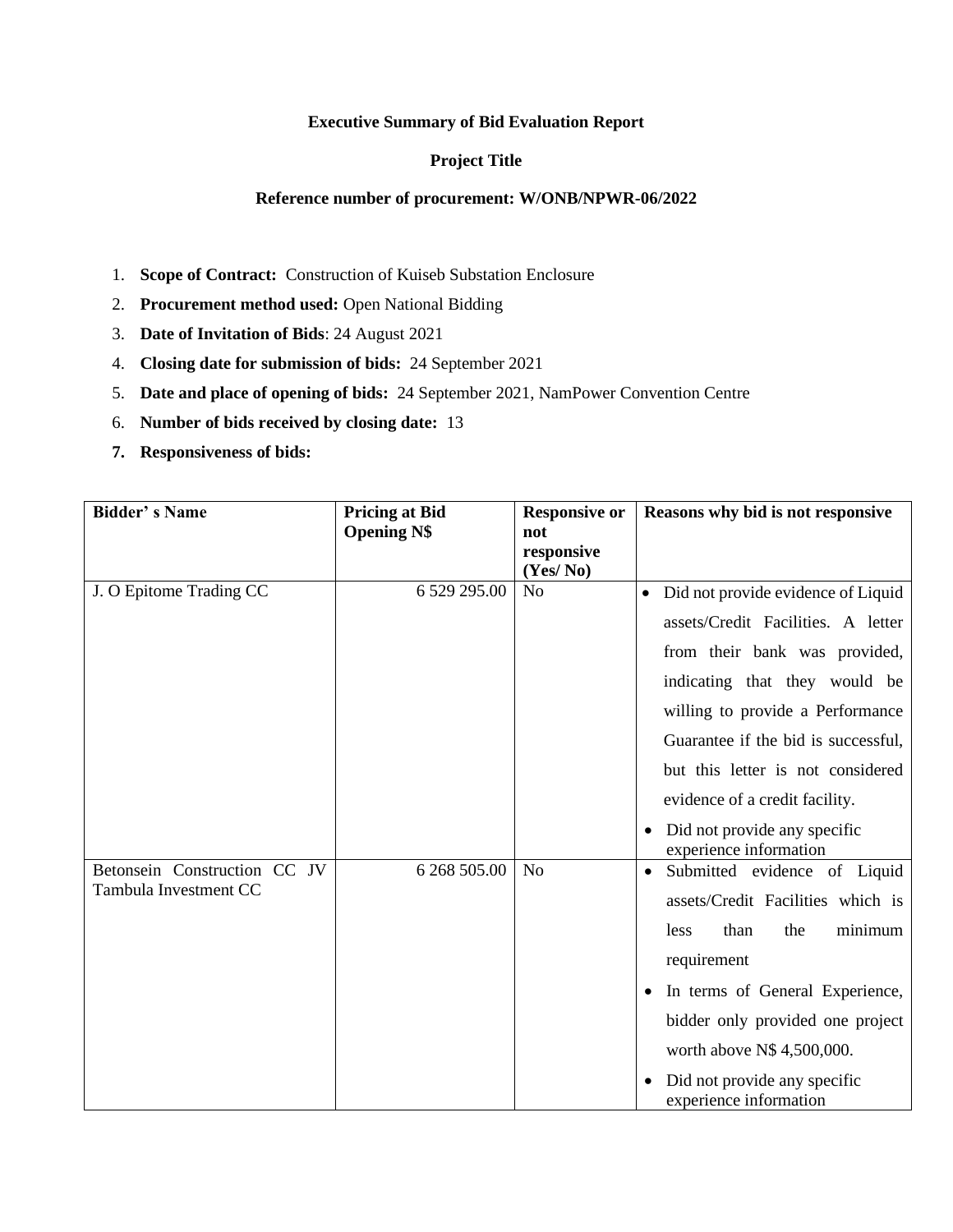| Mascon Investment CC                      | 6 781 720.14 | N <sub>0</sub> | Submitted evidence of Liquid<br>$\bullet$                                                                                                                                                                                                                                                                                             |
|-------------------------------------------|--------------|----------------|---------------------------------------------------------------------------------------------------------------------------------------------------------------------------------------------------------------------------------------------------------------------------------------------------------------------------------------|
|                                           |              |                | assets/Credit Facilities, which is                                                                                                                                                                                                                                                                                                    |
|                                           |              |                | than<br>minimum<br>the<br>less                                                                                                                                                                                                                                                                                                        |
|                                           |              |                | requirement                                                                                                                                                                                                                                                                                                                           |
|                                           |              |                | Average Turnover was provided                                                                                                                                                                                                                                                                                                         |
|                                           |              |                | for only two years, and this                                                                                                                                                                                                                                                                                                          |
|                                           |              |                | average was below the minimum                                                                                                                                                                                                                                                                                                         |
|                                           |              |                | requirement.                                                                                                                                                                                                                                                                                                                          |
|                                           |              |                | In terms of General Experience,<br>they provided two projects, but of<br>these none had a value above N\$<br>4,500,000                                                                                                                                                                                                                |
| <b>Walcon Construction CC</b>             | 7 084 148.84 | Yes            |                                                                                                                                                                                                                                                                                                                                       |
| Vilocity Civil CC                         | 7 048 558.50 | N <sub>o</sub> | Their<br>average Turnover<br>$\bullet$<br>was                                                                                                                                                                                                                                                                                         |
|                                           |              |                | provided for only two years, and                                                                                                                                                                                                                                                                                                      |
|                                           |              |                | this average was below<br>the                                                                                                                                                                                                                                                                                                         |
|                                           |              |                | minimum requirement.                                                                                                                                                                                                                                                                                                                  |
|                                           |              |                | Did not provide any specific<br>experience information                                                                                                                                                                                                                                                                                |
| Ehangano Building Construction<br>CC      | 8 692 129.72 | N <sub>0</sub> | • Did not submit Specific<br>Experience in Cladding &<br>Sheeting                                                                                                                                                                                                                                                                     |
| Hangala Construction (PTY) Ltd            | 7 317 623.56 | No             | Scored a total of 64 points                                                                                                                                                                                                                                                                                                           |
| Namibia Welding Building &<br>Civil Works | 6 250 152.85 | No             | • In terms of Specific Experience,<br>the bid mentioned the installation<br>of an overhead crane at Brakwater<br>Substation<br>NamPower.<br>for<br>However, a number of BEC<br>members were involved at the<br>Brakwater Substation Project and<br>confirmed that there was no<br>overhead crane installed as part of<br>that project |
| Capital Technical Services CC             | 7 117 077.36 | N <sub>o</sub> | Specific Experience in Cladding<br>& Sheeting was not done for a<br>coastal project                                                                                                                                                                                                                                                   |
| #Nu# Gaoes MS Trading CC                  | 6 150 470.38 | N <sub>o</sub> | Submitted evidence of Liquid                                                                                                                                                                                                                                                                                                          |
|                                           |              |                | assets/Credit Facilities which is                                                                                                                                                                                                                                                                                                     |
|                                           |              |                | minimum<br>than<br>the<br>less                                                                                                                                                                                                                                                                                                        |
|                                           |              |                | requirement                                                                                                                                                                                                                                                                                                                           |
|                                           |              |                | In terms of General Experience,<br>they provided a number of                                                                                                                                                                                                                                                                          |